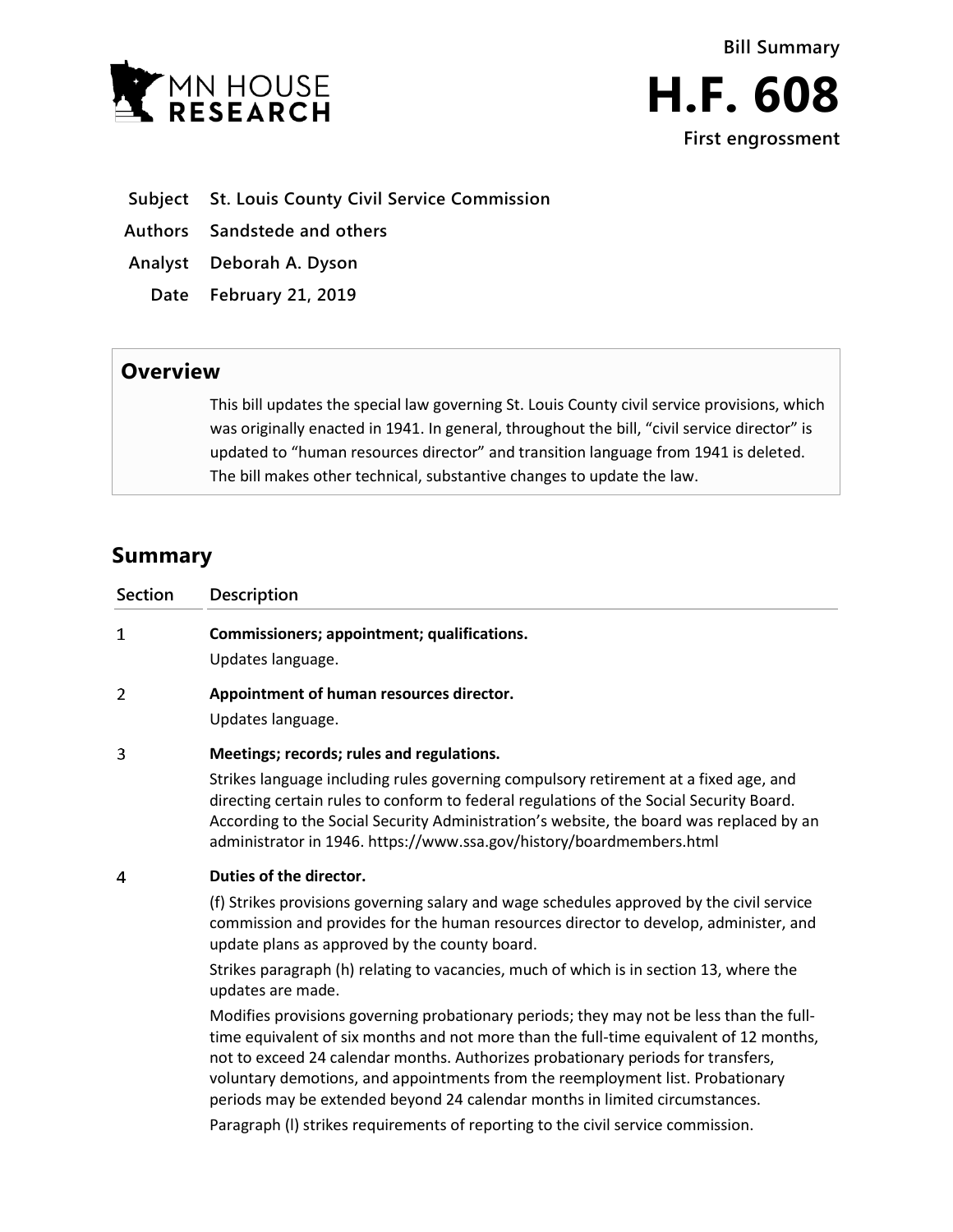### **Section Description**

### 5 **Unclassified civil service.**

Removes judicial employees, home demonstration agents, "inmate and patient help" at county institutions, publicly employed medical staff, and the county recorder from a list of unclassified service employees and adds the deputy directors, county administrator, and deputy administrators to the unclassified service. Specifies that a total of nine fulltime equivalent clerical employees are included in the unclassified service. By default, any position not listed in the unclassified service and not governed by other statutes, are part of the classified service.

#### 6 **Classification plan.**

Strikes 1941 transition language and revises the remainder for current operations, including requiring the classification plan to identify unclassified services.

#### $\overline{7}$ **Allocation of positions.**

Strikes 1941 transition language and revises the remainder for current operations, including authorizing the director to reallocate positions between classes.

#### 8 **Additional classes.**

Restates the provision for clarity.

#### 9 **Reemployment.**

Authorizes former employees who request reemployment to be placed on a reemployment list for up to two years following resignation in good standing (previously limited to one year). Strikes "layoffs" from the title since that is covered in section 15.

#### 10 **Tests.**

Simplifies and modernizes language. Removes prohibition on credit accrual during the provisional period since that is stricken in section 4 (para. (h)).

#### 11 **Rejection of application; refusal to test or refer.**

Strikes outdated language and modernizes language.

#### 12 **Prohibiting or obstructing persons from taking tests.**

Prohibits certain conduct, including obstruction, coercion, and falsification of records. This section is substantially similar to the repealed section 383C.049.

#### 13 **Vacancies.**

Updates provisions and incorporates some of the stricken provisions from section 4 in order to have it all in one section. Authorizes former employees seeking reemployment and new applicants to be referred together and considered simultaneously. Specifies procedures for vacancies to be filled promotionally and vacancies to be filled from an open list. Provides for emergency appointments but prohibits successive emergency appointments.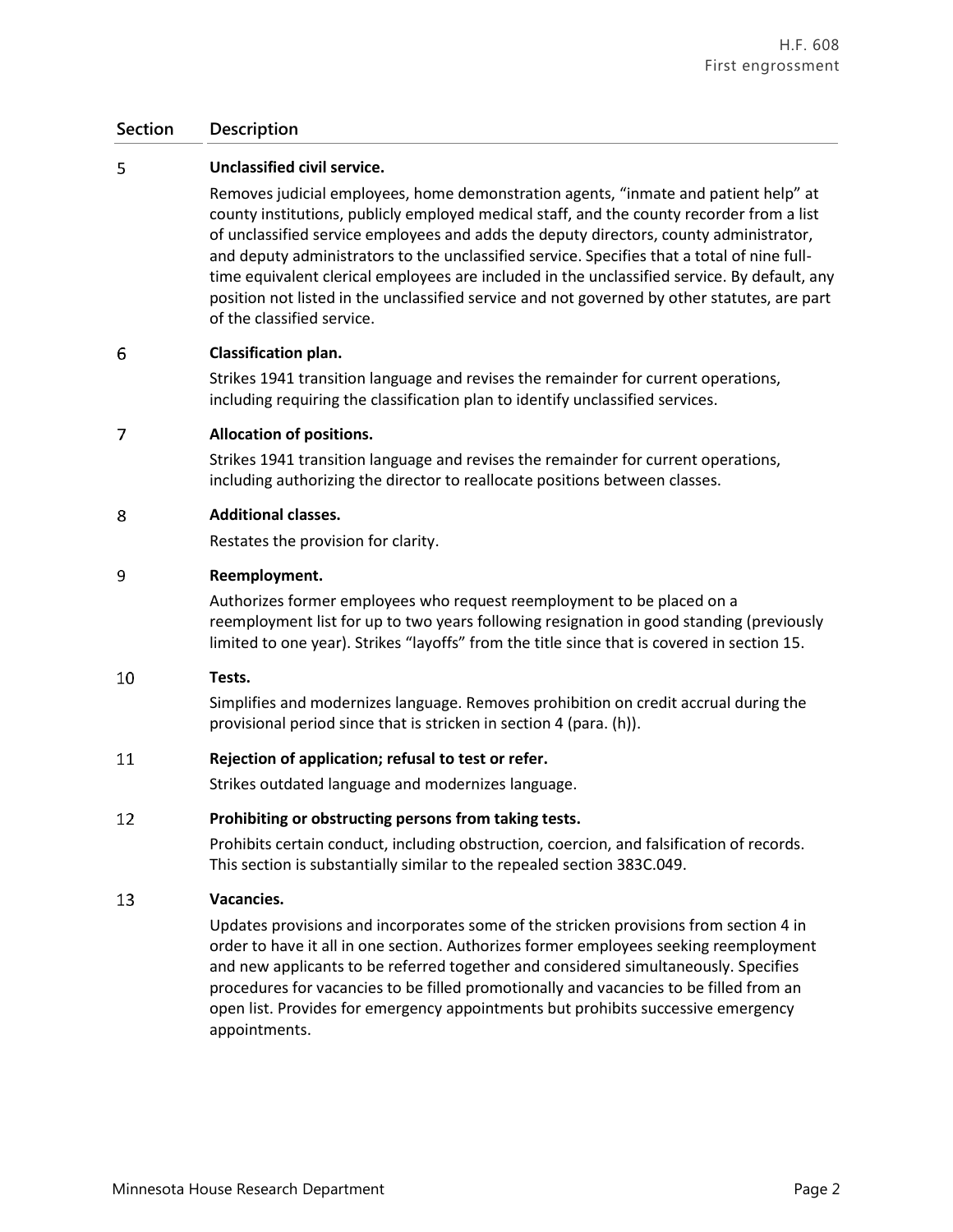## **Section Description**

| 14 | Transfer and demotion of employees.                                                                                                                                                                                                                                                                                                                                                                                                                                                                                                                                                                                                                                                                                                                                                                      |
|----|----------------------------------------------------------------------------------------------------------------------------------------------------------------------------------------------------------------------------------------------------------------------------------------------------------------------------------------------------------------------------------------------------------------------------------------------------------------------------------------------------------------------------------------------------------------------------------------------------------------------------------------------------------------------------------------------------------------------------------------------------------------------------------------------------------|
|    | Authorizes the director to transfer a qualified probationary employee from one position<br>to another position within the same job class and department and authorizes the<br>voluntary demotion of a permanent qualified employee.                                                                                                                                                                                                                                                                                                                                                                                                                                                                                                                                                                      |
| 15 | Layoff of employees.<br>Updates language.                                                                                                                                                                                                                                                                                                                                                                                                                                                                                                                                                                                                                                                                                                                                                                |
| 16 | <b>Certification of payrolls.</b><br>Updates language and specifies documents required before approval of payments.                                                                                                                                                                                                                                                                                                                                                                                                                                                                                                                                                                                                                                                                                      |
| 17 | Commission may subpoena witnesses.<br>Updates and simplifies language.                                                                                                                                                                                                                                                                                                                                                                                                                                                                                                                                                                                                                                                                                                                                   |
| 18 | Political activity.<br>Updates and simplifies language.                                                                                                                                                                                                                                                                                                                                                                                                                                                                                                                                                                                                                                                                                                                                                  |
| 19 | Discipline listed in this section requires cause.<br>Updates and simplifies language and clarifies the appeals process and the commission's<br>role.                                                                                                                                                                                                                                                                                                                                                                                                                                                                                                                                                                                                                                                     |
| 20 | Inconsistent acts repealed.<br>Strikes an outdated cross-reference to a 1931 law related to veteran's preference in<br>hiring. State law now provides for veteran's preference in hiring in Minn. Stat. § 197.455.                                                                                                                                                                                                                                                                                                                                                                                                                                                                                                                                                                                       |
| 21 | Repealer. Repeals:<br>§ 383C.036, transition provisions from 1941, and obsolete provisions relating to a county<br>board of education.<br>§ 383C.047, authorizing civil lawsuits for violations of the statutes governing the St. Louis<br>County Civil Service Commission.<br>§ 383C.049, prohibiting certain conduct, including obstruction, coercion, and falsification<br>of records; provisions of which are incorporated into section 12.<br>§ 383C.052, obsolete reporting requirements.<br>§ 383C.053, requiring office for the civil service commission in the county seat, limiting<br>expenses related to the commission.<br>§ 383C.059, relating to transfer of employees, obsolete, but addressed in the section<br>governing transfer and demotion of employees.<br><b>Effective date.</b> |
| 22 | Provides that the bill is effective after the county files its approval of the law with the<br>secretary of state.                                                                                                                                                                                                                                                                                                                                                                                                                                                                                                                                                                                                                                                                                       |